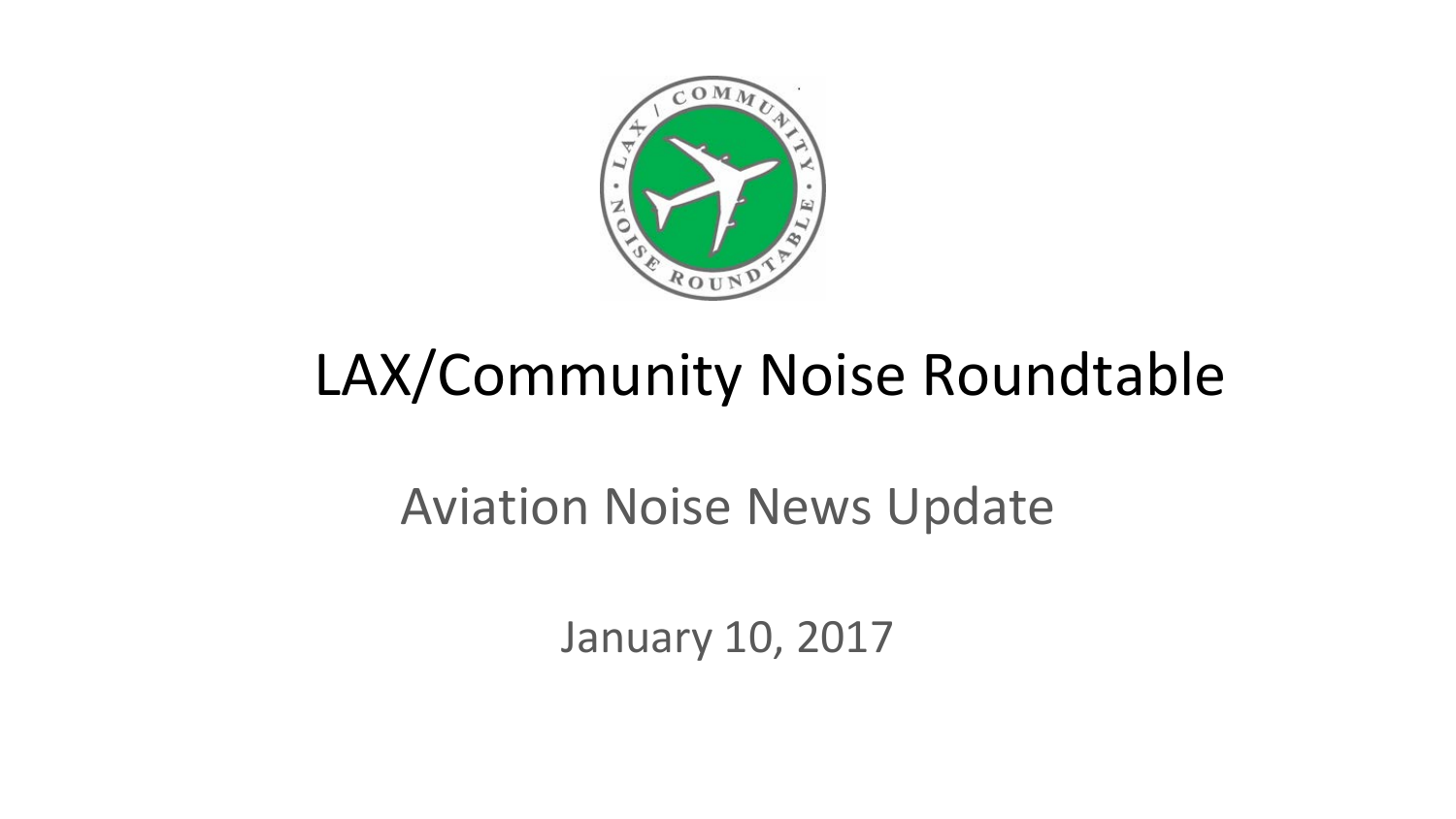## World's Largest Jet Engine Begins Flight Testing

General Electric has mounted its GE9X engine on its Boeing 747-400 flying testbed to begin flight tests of the largest jet engine ever developed

- The 105,000 lb. thrust engine will be installed on Boeing's 777X commercial passenger aircraft
- The 11' 2" fan blades will be housed in a 14' 6" nacelle, **unit** which is larger than a 737 fuselage
- The first flight of a GE9X on a 777-9 is expected to occur in early 2019
- Despite its size, the GE9X is expected to be the quietest and cleanest GE engine ever produced in terms of pounds of thrust per decibel Image Credit: General Electric
- The 777-9 must meet the Stage 5 noise standards to operate in the United States



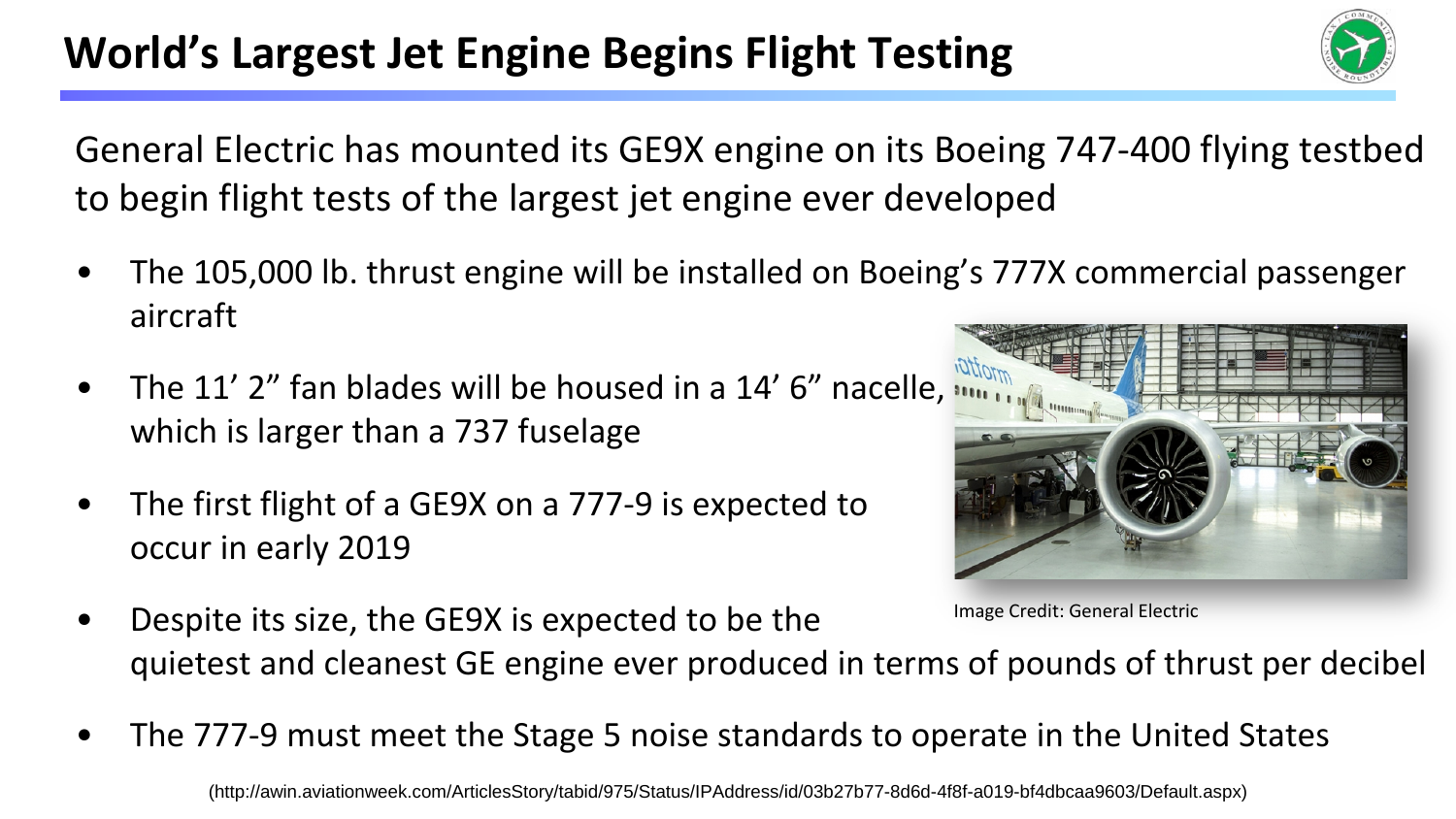## **ACRP Solicits Submissions to its New IdeaHub**



In November 2017, the Airport Cooperative Research Program (ACRP) announced the availability of its web-based IdeaHub tool at https://ideahub.trb.org/

- Annually, ACRP solicits ideas on a wide range of aviation issues (e.g., aircraft noise) that would benefit from focused research
- The IdeaHub tool is intended make the process of submitting and selecting research ideas easier, more transparent, and more collaborative
- ACRP stated, "After registering, anyone can share an idea that could help the airport industry."
- IdeaHub users may vote in favor of or against research ideas. Research ideas that address a clear need and have wide support may become formal Problem Statements that then compete for research funding



Image Credit: ACRP

• An idea submitted by Roundtable Facilitator Steve Alverson titled, "Identifying Viable Techniques for Modifying NextGen Flight Track Design to Reduce Community Noise Exposure and Annoyance," received widespread support and has moved into the team building phase of the process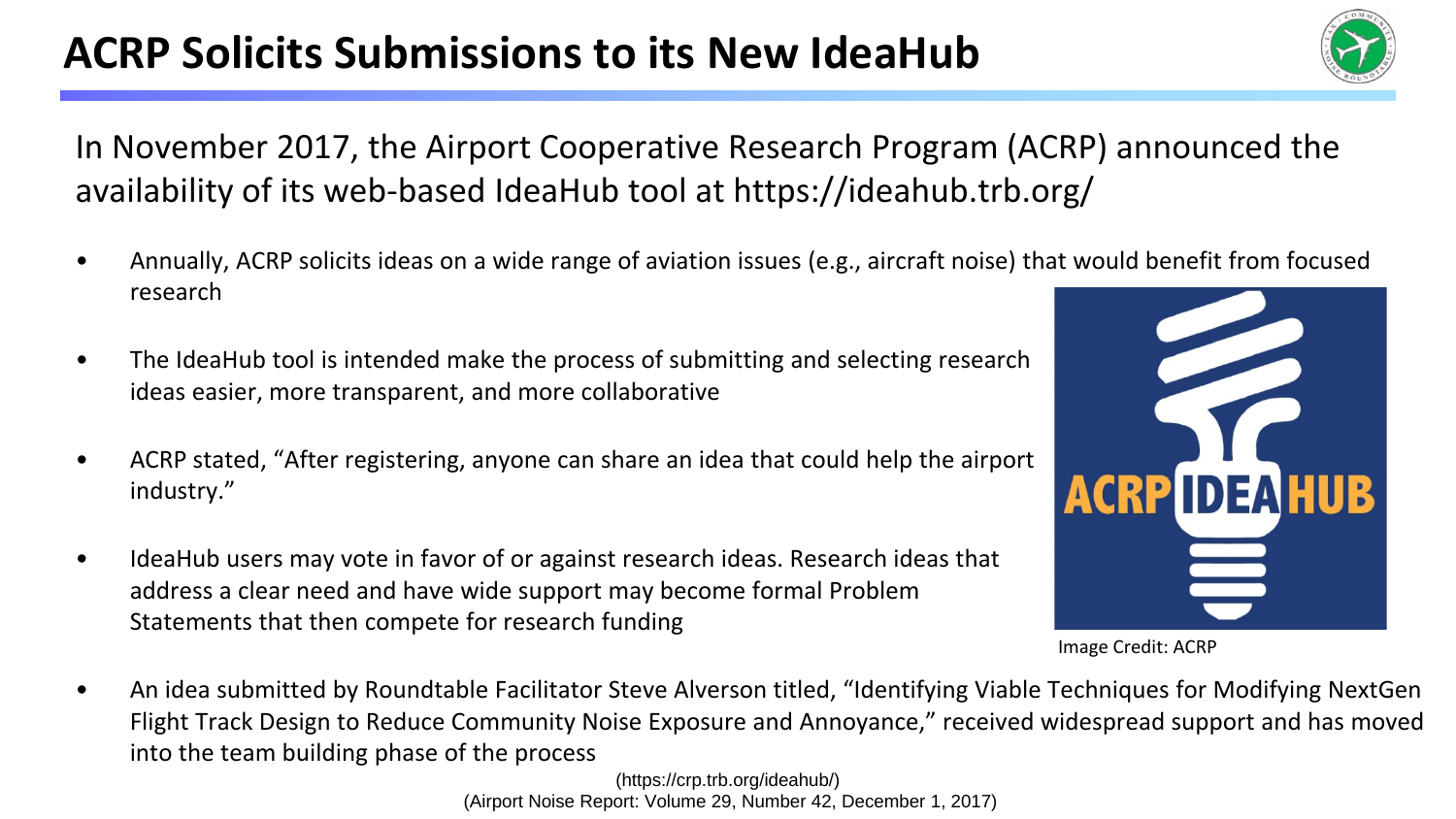## **FAA and Phoenix Submit Plan to Court for Approval**



On November 30, 2017, the FAA and City of Phoenix submitted to a federal appeals court a joint plan to return to the flight tracks that predated the RNAV flight tracks that resulted in widespread community complaints and lawsuits

- First step of the two step plan is to replicate to the greatest extent practicable the pre-September 2014 flight tracks
	- The FAA will engage in community outreach with the support of the City before completing this step
- The second step is to develop satellite-based procedures for westbound departures that approximate the pre-September 2014 flight tracks
	- The FAA will consider feedback on the procedures from throughout the Phoenix area
- The FAA will also conduct safety and environmental reviews of the revised procedures
- Phoenix Mayor Greg Stanton said, "This agreement will make sure that those most impacted by noise as a result of the 2014 changes will get quicker relief."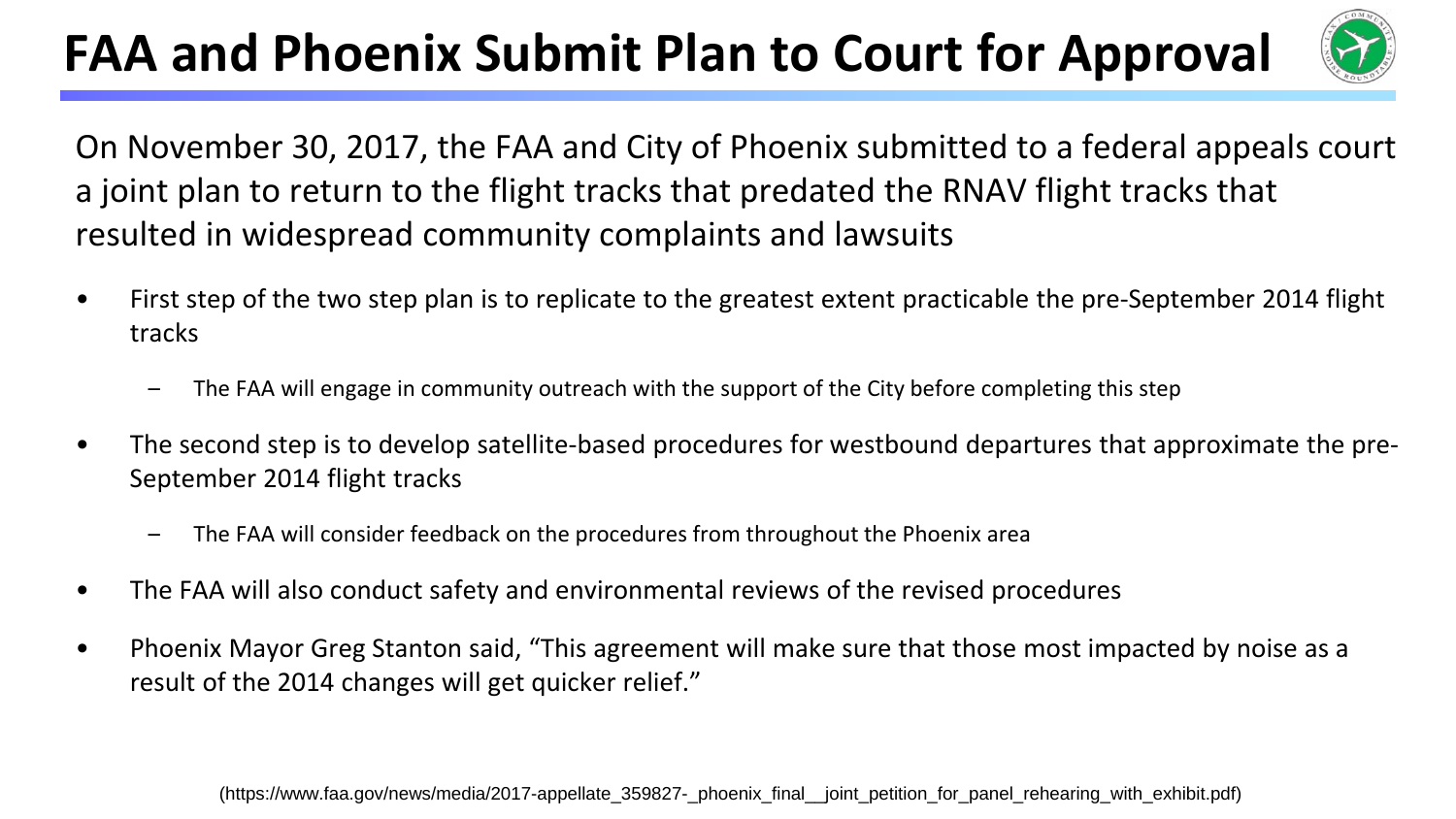## Release of FAA Annoyance Survey Results Delayed



#### The FAA did not release of the results of the new national aircraft noise annoyance survey at the end of 2017 as expected

- The FAA provided no explanation for the delay and has not provided an updated release date
- The survey, conducted at 20 unidentified airports nationwide, may provide the basis for the FAA to change the longstanding DNL 65 standard that is used to delineate incompatible land uses that may be eligible for federally funded noise mitigation programs such as sound insulation
- Community groups and elected officials have requested that the FAA lower the current DNL 65 standard to DNL 55
- The FAA will conduct a public review and comment process after the survey results are released